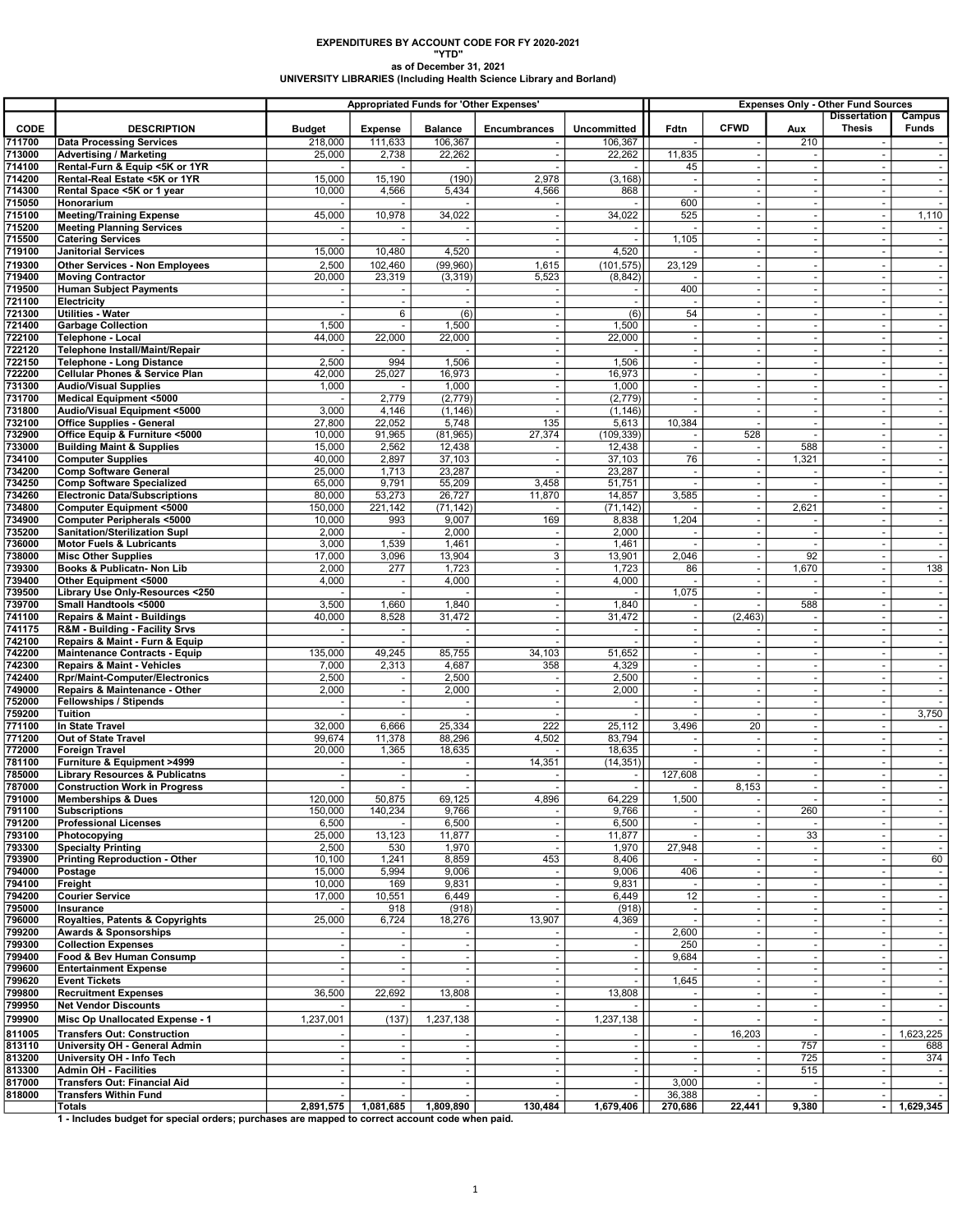## as of November 30, 2021 UNIVERSITY LIBRARIES EXPENDITURES BY ACCOUNT CODE FOR FY 2020-2021 "YTD"

|                       |                                                                             |                          |                          |                           | <b>Appropriated Funds for 'Other Expenses'</b> | <b>Expenses Only - Other Fund Sources</b> |                          |                          |                                                      |                                                      |                          |
|-----------------------|-----------------------------------------------------------------------------|--------------------------|--------------------------|---------------------------|------------------------------------------------|-------------------------------------------|--------------------------|--------------------------|------------------------------------------------------|------------------------------------------------------|--------------------------|
|                       | <b>DESCRIPTION</b>                                                          |                          |                          |                           |                                                |                                           |                          | <b>CFWD</b>              |                                                      | <b>Dissertation</b><br><b>Thesis</b>                 | Campus<br><b>Funds</b>   |
| <b>CODE</b><br>711700 | <b>Data Processing Services</b>                                             | <b>Budget</b><br>218,000 | <b>Expense</b><br>93,235 | <b>Balance</b><br>124,765 | Encumbrances                                   | <b>Uncommitted</b><br>124,765             | Fdtn                     |                          | Aux<br>175                                           |                                                      |                          |
| 713000                | <b>Advertising / Marketing</b>                                              | 25,000                   | 891                      | 24,109                    |                                                | 24,109                                    | 11,835                   |                          | $\overline{\phantom{a}}$                             |                                                      | $\sim$                   |
| 714100                | Rental-Furn & Equip <5K or 1YR                                              |                          |                          |                           |                                                |                                           | 45                       |                          | $\overline{\phantom{a}}$                             |                                                      |                          |
| 714200                | Rental-Real Estate <5K or 1YR                                               | 15,000                   | 14,920                   | 80                        | 3,249                                          | (3, 169)                                  | ÷.                       | $\sim$                   | $\sim$                                               | ÷.                                                   | $\sim$                   |
| 714300                | Rental Space <5K or 1 year                                                  | 10,000                   | 4,566                    | 5,434                     | 4,566                                          | 868                                       |                          | $\overline{\phantom{a}}$ | $\overline{\phantom{a}}$                             | $\overline{\phantom{a}}$                             | $\overline{\phantom{a}}$ |
| 715050                | Honorarium                                                                  |                          |                          |                           |                                                |                                           | 600                      | $\sim$                   | $\blacksquare$                                       | ÷,                                                   |                          |
| 715100<br>715200      | <b>Meeting/Training Expense</b><br><b>Meeting Planning Services</b>         | 45,000                   | 10,208                   | 34,792                    |                                                | 34,792                                    | 400                      | $\overline{\phantom{a}}$ | $\overline{\phantom{a}}$<br>$\blacksquare$           | $\overline{\phantom{a}}$<br>$\overline{\phantom{a}}$ | 1,110                    |
| 715500                | <b>Catering Services</b>                                                    |                          | $\sim$                   |                           |                                                |                                           | 1,105                    | ÷,                       | $\sim$                                               | $\sim$                                               | $\sim$                   |
| 719100                | <b>Janitorial Services</b>                                                  | 15,000                   | 8,176                    | 6,824                     | $\sim$                                         | 6,824                                     |                          | $\overline{\phantom{a}}$ | $\blacksquare$                                       | $\sim$                                               | $\sim$                   |
| 719300                | <b>Other Services - Non Employees</b>                                       | 2,500                    | 101,292                  | (98, 792)                 | 1,615                                          | (100, 407)                                | 23,129                   |                          | $\sim$                                               | ÷,                                                   |                          |
| 719400                | <b>Moving Contractor</b>                                                    | 20,000                   | 23,319                   | (3, 319)                  | 5,523                                          | (8, 842)                                  |                          | $\sim$                   | $\mathbf{r}$                                         | $\sim$                                               |                          |
| 719500                | Human Subject Payments                                                      |                          |                          |                           |                                                | $\overline{\phantom{a}}$                  |                          | $\sim$                   | $\overline{\phantom{a}}$                             | $\sim$                                               | $\blacksquare$           |
| 721100                | <b>Electricity</b>                                                          |                          |                          |                           |                                                |                                           |                          |                          | $\mathbf{r}$                                         | ÷                                                    |                          |
| 721300                | <b>Utilities - Water</b>                                                    |                          | $\blacksquare$           |                           | $\sim$                                         |                                           | 49                       | $\sim$                   | $\overline{\phantom{a}}$                             | $\overline{\phantom{a}}$                             | $\sim$                   |
| 721400                | <b>Garbage Collection</b>                                                   | 1,500<br>44,000          | ÷,<br>18,353             | 1,500<br>25,647           | $\sim$<br>$\sim$                               | 1,500<br>25,647                           | $\sim$<br>÷.             | $\sim$<br>$\sim$         | $\blacksquare$<br>$\sim$                             | $\overline{\phantom{a}}$<br>$\sim$                   | $\sim$<br>$\sim$         |
| 722100<br>722120      | <b>Telephone - Local</b><br>Telephone Install/Maint/Repair                  |                          |                          |                           |                                                |                                           |                          |                          | $\overline{\phantom{a}}$                             | $\sim$                                               |                          |
| 722150                | <b>Telephone - Long Distance</b>                                            | 2,500                    | 868                      | 1,632                     |                                                | 1,632                                     |                          |                          | $\sim$                                               | ÷                                                    |                          |
| 722200                | <b>Cellular Phones &amp; Service Plan</b>                                   | 42,000                   | 19,025                   | 22,975                    | $\sim$                                         | 22,975                                    | $\overline{\phantom{a}}$ | $\sim$                   | $\overline{\phantom{a}}$                             | $\overline{\phantom{a}}$                             | $\sim$                   |
| 731300                | <b>Audio/Visual Supplies</b>                                                | 1,000                    |                          | 1,000                     |                                                | 1,000                                     |                          |                          | $\sim$                                               | ÷,                                                   |                          |
| 731700                | Medical Equipment <5000                                                     |                          | 2,779                    | (2,779)                   | $\sim$                                         | (2, 779)                                  | $\overline{\phantom{a}}$ | $\sim$                   | $\sim$                                               | $\overline{\phantom{a}}$                             | $\sim$                   |
| 731800                | Audio/Visual Equipment <5000                                                | 3,000                    | 4,146                    | (1, 146)                  |                                                | (1, 146)                                  |                          | $\overline{\phantom{a}}$ | $\overline{\phantom{a}}$                             | $\sim$                                               | $\sim$                   |
| 732100                | <b>Office Supplies - General</b>                                            | 27,800<br>10,000         | 20,788<br>86,758         | 7,012                     | 101                                            | 6,911                                     | 10,384                   | 528                      | $\overline{\phantom{a}}$<br>$\sim$                   | ٠<br>$\sim$                                          | $\sim$                   |
| 732900<br>733000      | Office Equip & Furniture <5000<br><b>Building Maint &amp; Supplies</b>      | 15,000                   | 2,522                    | (76, 758)<br>12,478       | 25,040                                         | (101, 798)<br>12,478                      |                          |                          | 588                                                  | $\sim$                                               |                          |
| 734100                | <b>Computer Supplies</b>                                                    | 40,000                   | 2,618                    | 37,382                    | ÷.                                             | 37,382                                    | 76                       | $\overline{\phantom{a}}$ | 1,221                                                | $\sim$                                               | $\sim$                   |
| 734200                | <b>Comp Software General</b>                                                | 25,000                   | 1,423                    | 23,577                    |                                                | 23,577                                    |                          |                          | $\overline{\phantom{a}}$                             | $\overline{\phantom{a}}$                             |                          |
| 734250                | <b>Comp Software Specialized</b>                                            | 65,000                   | 9,579                    | 55,421                    | 3,458                                          | 51,963                                    |                          |                          | $\overline{\phantom{a}}$                             | ٠                                                    |                          |
| 734260                | <b>Electronic Data/Subscriptions</b>                                        | 80,000                   | 53,273                   | 26,727                    | 11,870                                         | 14,857                                    | 3,585                    | $\sim$                   | $\sim$                                               | $\overline{\phantom{a}}$                             | $\sim$                   |
| 734800                | <b>Computer Equipment &lt;5000</b>                                          | 150,000                  | 219,779                  | (69, 779)                 | 1,478                                          | (71, 257)                                 |                          |                          | 566                                                  | $\overline{\phantom{a}}$                             |                          |
| 734900                | Computer Peripherals <5000                                                  | 10,000                   | 993                      | 9,007                     | 169                                            | 8,838                                     | 1,204                    | $\sim$                   | $\sim$                                               | $\sim$                                               | $\sim$                   |
| 735200<br>736000      | <b>Sanitation/Sterilization Supl</b><br><b>Motor Fuels &amp; Lubricants</b> | 2,000<br>3,000           | 1,190                    | 2,000<br>1,810            |                                                | 2,000<br>1,810                            |                          |                          | $\overline{\phantom{a}}$                             | $\sim$<br>÷                                          | $\overline{\phantom{a}}$ |
| 738000                | <b>Misc Other Supplies</b>                                                  | 17,000                   | 146                      | 16,854                    | 4,195                                          | 12,659                                    | 1,928                    | $\sim$                   | 92                                                   | $\overline{\phantom{a}}$                             | $\sim$                   |
| 739300                | Books & Publicatn- Non Lib                                                  | 2,000                    | (23)                     | 2,023                     |                                                | 2,023                                     |                          | $\sim$                   | 1,670                                                | $\sim$                                               | 138                      |
| 739400                | Other Equipment <5000                                                       | 4,000                    | $\overline{\phantom{a}}$ | 4,000                     | ÷.                                             | 4,000                                     |                          | $\overline{\phantom{a}}$ | $\overline{\phantom{a}}$                             | $\sim$                                               | $\sim$                   |
| 739500                | Library Use Only-Resources <250                                             |                          |                          |                           |                                                |                                           | 1,075                    |                          | $\sim$                                               | $\overline{\phantom{a}}$                             | $\overline{\phantom{a}}$ |
| 739700                | Small Handtools <5000                                                       | 3,500                    | 1,586                    | 1,914                     |                                                | 1,914                                     |                          |                          | 588                                                  | $\sim$                                               |                          |
| 741100                | <b>Repairs &amp; Maint - Buildings</b>                                      | 40,000                   | 2,908                    | 37,092                    | 5,250                                          | 31,842                                    | $\overline{\phantom{a}}$ | (3,338)                  | $\overline{\phantom{a}}$                             | $\overline{\phantom{a}}$                             | $\blacksquare$           |
| 741175                | R&M - Building - Facility Srvs                                              | $\sim$<br>$\overline{a}$ | $\overline{\phantom{a}}$ |                           |                                                | $\sim$                                    | ٠.                       | ÷.                       | $\overline{\phantom{a}}$<br>$\mathbf{r}$             | ÷,<br>$\sim$                                         | $\sim$                   |
| 742100<br>742200      | Repairs & Maint - Furn & Equip<br>Maintenance Contracts - Equip             | 135,000                  | 48,489                   | 86,511                    | 34,859                                         | 51,652                                    | $\overline{\phantom{a}}$ | $\sim$                   | $\overline{\phantom{a}}$                             | $\sim$                                               | $\overline{\phantom{a}}$ |
| 742300                | <b>Repairs &amp; Maint - Vehicles</b>                                       | 7,000                    | 2,313                    | 4,687                     | 358                                            | 4,329                                     |                          |                          | $\overline{\phantom{a}}$                             |                                                      |                          |
| 742400                | <b>Rpr/Maint-Computer/Electronics</b>                                       | 2,500                    | $\sim$                   | 2,500                     |                                                | 2,500                                     | ٠                        | $\sim$                   | $\overline{\phantom{a}}$                             | $\overline{\phantom{a}}$                             | $\sim$                   |
| 749000                | Repairs & Maintenance - Other                                               | 2,000                    | $\blacksquare$           | 2,000                     |                                                | 2,000                                     |                          |                          | $\blacksquare$                                       | $\sim$                                               | $\blacksquare$           |
| 752000                | Fellowships / Stipends                                                      | $\overline{a}$           | $\sim$                   |                           | ÷.                                             | $\omega$                                  | $\overline{a}$           | $\sim$                   | $\sim$                                               | $\sim$                                               | $\sim$                   |
| 759200                | Tuition                                                                     |                          |                          |                           |                                                |                                           |                          |                          | $\sim$                                               | $\overline{\phantom{a}}$                             | 3,750                    |
| 771100<br>771200      | In State Travel<br>Out of State Travel                                      | 32,000<br>99,674         | 6,416<br>8,293           | 25,584<br>91,381          | 222<br>2,039                                   | 25,362<br>89,342                          | 3,424                    | 20<br>÷,                 | $\overline{\phantom{a}}$<br>$\overline{\phantom{a}}$ | ٠<br>$\sim$                                          | $\sim$                   |
| 772000                | <b>Foreign Travel</b>                                                       | 20,000                   | 1,048                    | 18,952                    | 554                                            | 18,398                                    |                          |                          | $\blacksquare$                                       | $\blacksquare$                                       |                          |
| 781100                | Furniture & Equipment >4999                                                 |                          |                          |                           |                                                | $\omega$                                  |                          |                          | $\mathbf{r}$                                         | $\overline{\phantom{a}}$                             | $\sim$                   |
| 785000                | <b>Library Resources &amp; Publicatns</b>                                   |                          | $\overline{\phantom{a}}$ |                           | $\overline{\phantom{a}}$                       | $\blacksquare$                            | 87,990                   |                          | $\blacksquare$                                       | $\sim$                                               | $\blacksquare$           |
| 787000                | <b>Construction Work in Progress</b>                                        |                          |                          |                           |                                                |                                           |                          | 8,153                    | $\tilde{\phantom{a}}$                                | $\sim$                                               |                          |
| 791000                | Memberships & Dues                                                          | 120,000                  | 45,025                   | 74,975                    | 4,896                                          | 70,079                                    |                          |                          |                                                      |                                                      |                          |
| 791100<br>791200      | Subscriptions                                                               | 150,000<br>6,500         | 139,658                  | 10,342<br>6,500           |                                                | 10,342<br>6,500                           | $\blacksquare$           |                          | 260                                                  | $\blacksquare$<br>$\sim$                             | $\sim$<br>$\sim$         |
| 793100                | <b>Professional Licenses</b><br>Photocopying                                | 25,000                   | 9,208                    | 15,792                    |                                                | 15,792                                    |                          |                          | 33                                                   | $\overline{\phantom{a}}$                             |                          |
| 793300                | <b>Specialty Printing</b>                                                   | 2,500                    | 515                      | 1,985                     |                                                | 1,985                                     | 26,267                   |                          | $\blacksquare$                                       | ÷.                                                   | $\sim$                   |
| 793900                | <b>Printing Reproduction - Other</b>                                        | 10,100                   | 1,241                    | 8,859                     | 453                                            | 8,406                                     |                          | $\sim$                   | $\sim$                                               | $\blacksquare$                                       | 60                       |
| 794000                | Postage                                                                     | 15,000                   | 4,436                    | 10,564                    |                                                | 10,564                                    | 142                      |                          | $\sim$                                               | ÷,                                                   | 80                       |
| 794100                | Freight                                                                     | 10,000                   | 154                      | 9,846                     |                                                | 9,846                                     |                          | $\sim$                   | $\blacksquare$                                       | ÷,                                                   | $\sim$                   |
| 794200                | <b>Courier Service</b>                                                      | 17,000                   | 7,134                    | 9,866                     |                                                | 9,866                                     | 12                       | $\sim$                   | $\overline{\phantom{a}}$                             | $\sim$                                               | $\sim$                   |
| 795000                | Insurance<br>Royalties, Patents & Copyrights                                | 25,000                   | 5,664                    | 19,336                    | 14,967                                         | 4,369                                     |                          | $\blacksquare$           |                                                      |                                                      | $\sim$                   |
| 796000<br>799200      | <b>Awards &amp; Sponsorships</b>                                            |                          |                          |                           |                                                |                                           |                          |                          | $\overline{\phantom{a}}$<br>$\blacksquare$           | $\overline{\phantom{a}}$                             | $\blacksquare$           |
| 799300                | <b>Collection Expenses</b>                                                  | $\sim$                   | $\sim$                   |                           | $\overline{\phantom{a}}$                       | $\sim$                                    |                          | $\sim$                   | $\sim$                                               | $\sim$                                               | $\sim$                   |
| 799400                | Food & Bev Human Consump                                                    |                          | $\sim$                   |                           |                                                | $\blacksquare$                            | 6,342                    |                          | $\blacksquare$                                       | $\overline{\phantom{a}}$                             |                          |
| 799600                | <b>Entertainment Expense</b>                                                | $\sim$                   |                          |                           |                                                | $\blacksquare$                            |                          |                          | $\overline{\phantom{a}}$                             |                                                      |                          |
| 799620                | <b>Event Tickets</b>                                                        | ÷.                       | $\sim$                   |                           | $\sim$                                         | $\sim$                                    | 1,645                    | $\sim$                   | $\sim$                                               | $\sim$                                               | $\sim$                   |
| 799800                | <b>Recruitment Expenses</b>                                                 | 36,500                   | 17,285                   | 19,215                    | $\overline{\phantom{a}}$                       | 19,215                                    |                          |                          | $\blacksquare$                                       | $\overline{\phantom{a}}$                             |                          |
| 799950<br>799900      | <b>Net Vendor Discounts</b><br>Misc Op Unallocated Expense - 1              | 1,237,001                | $\blacksquare$           | 1,237,001                 | $\sim$<br>$\overline{\phantom{a}}$             | 1,237,001                                 |                          | $\overline{\phantom{a}}$ | $\sim$<br>$\blacksquare$                             | ÷.<br>$\overline{\phantom{a}}$                       | $\sim$<br>$\sim$         |
| 811005                | <b>Transfers Out: Construction</b>                                          |                          |                          |                           |                                                |                                           |                          | 26,549                   | $\overline{\phantom{a}}$                             |                                                      |                          |
| 813110                | University OH - General Admin                                               |                          |                          |                           |                                                | $\overline{\phantom{a}}$                  |                          |                          | 757                                                  | $\overline{\phantom{a}}$                             | 688                      |
| 813200                | University OH - Info Tech                                                   |                          |                          |                           |                                                | $\sim$                                    |                          |                          | 725                                                  |                                                      | 374                      |
| 813300                | <b>Admin OH - Facilities</b>                                                | $\sim$                   | $\overline{\phantom{a}}$ |                           | $\sim$                                         | $\overline{\phantom{a}}$                  |                          |                          | 515                                                  | $\overline{\phantom{a}}$                             | $\overline{\phantom{a}}$ |
| 817000                | <b>Transfers Out: Financial Aid</b>                                         | $\sim$                   | $\sim$                   | $\sim$                    | $\overline{\phantom{a}}$                       | $\omega$                                  | 3,000                    |                          | $\sim$                                               | $\sim$                                               | $\sim$                   |
| 818000                | <b>Transfers Within Fund</b>                                                |                          |                          |                           |                                                | $\sim$                                    | 24,888                   |                          | $\overline{\phantom{a}}$                             |                                                      |                          |
|                       | Totals                                                                      | 2,891,575                | 1,002,197                | 1,889,378                 | 124,862                                        | 1,764,516                                 | 209,125                  | 31,912                   | 7,190                                                |                                                      | 6,200                    |

1 - Includes budget for special orders; purchases are mapped to correct account code when paid.